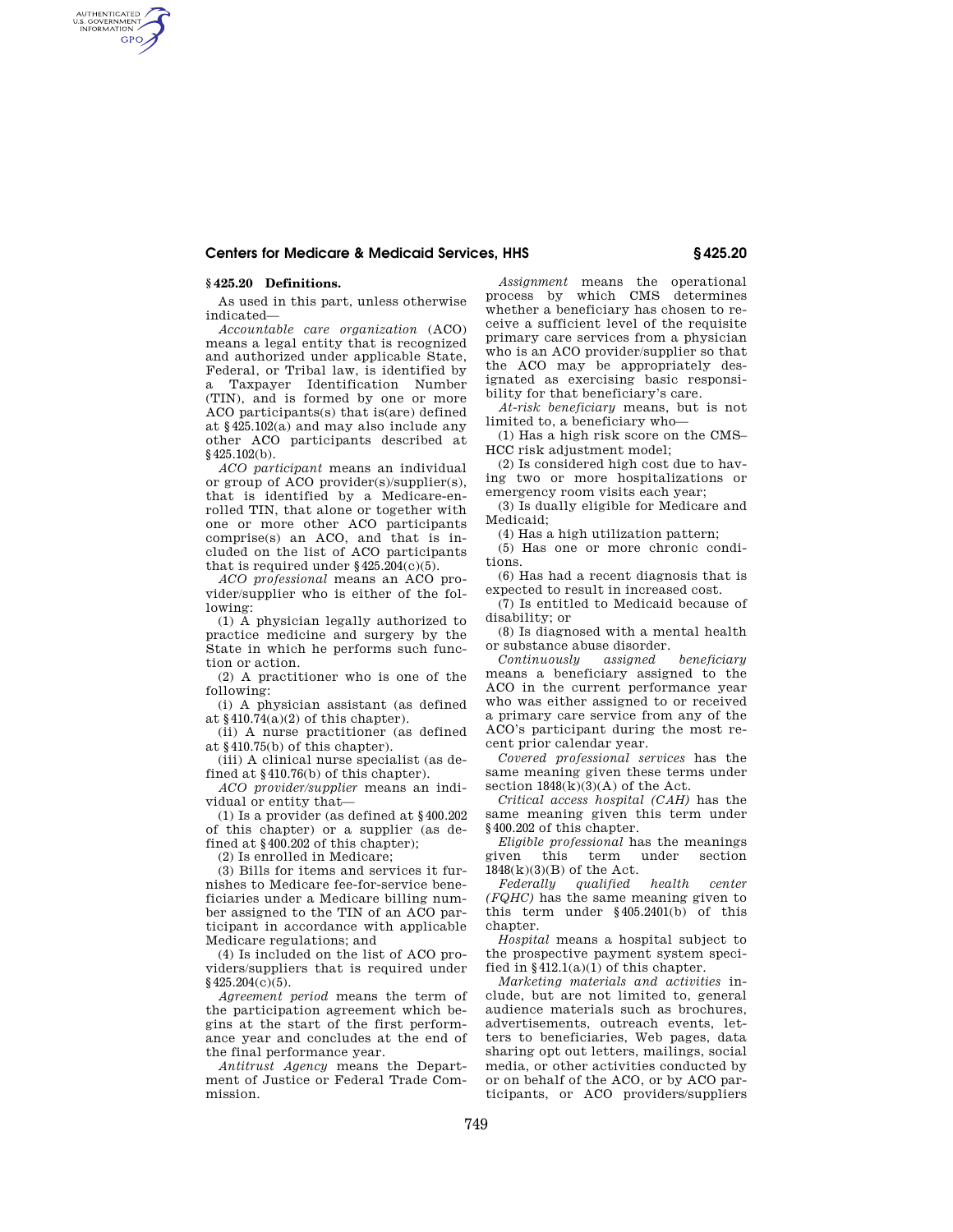# **§ 425.20 42 CFR Ch. IV (10–1–14 Edition)**

participating in the ACO, when used to educate, solicit, notify, or contact Medicare beneficiaries or providers and suppliers regarding the Shared Savings Program. The following beneficiary communications are not marketing materials and activities: Certain informational materials customized or limited to a subset of beneficiaries; materials that do not include information about the ACO, its ACO participants, or its ACO providers/suppliers; materials that cover beneficiary-specific billing and claims issues or other specific individual health related issues; educational information on specific medical conditions (for example, flu shot reminders), written referrals for health care items and services, and materials or activities that do not constitute ''marketing'' under 45 CFR 164.501 and 164.508(a)(3)(i).

*Medicare fee-for-service beneficiary*  means an individual who is—

(1) Enrolled in the original Medicare fee-for-service program under both parts A and B; and

(2) Not enrolled in any of the following:

(i) A MA plan under part C.

(ii) An eligible organization under section 1876 of the Act.

(iii) A PACE program under section 1894 of the Act.

*Medicare Shared Savings Program (Shared Savings Program)* means the program, established under section 1899 of the Act and implemented in this part.

*Newly assigned beneficiary* means a beneficiary that is assigned in the current performance year who was neither assigned to nor receives a primary care service from any of the ACO's participants during the most recent prior calendar year.

*One-sided model* means a model under which the ACO may share savings with the Medicare program, if it meets the requirements for doing so, but is not liable for sharing any losses incurred under subpart G of this part.

*Performance year* means the 12-month period beginning on January 1 of each year during the agreement period, unless otherwise noted in the ACO's agreement. For an ACO with a start date of April 1, 2012 or July 1, 2012, the ACO's first performance year is defined

as 21 months and 18 months, respectively.

*Physician* means a doctor of medicine or osteopathy (as defined in section  $1861(r)(1)$  of the Act).

*Physician Quality Reporting System (PQRS)* means the quality reporting system established under section 1848(k) of the Act.

*Primary care physician* means a physician who has a primary specialty designation of internal medicine, general practice, family practice, or geriatric medicine, or, for services furnished in an FQHC or RHC, a physician included in an attestation by the ACO as provided under §425.404.

*Primary care services* mean the set of services identified by the following HCPCS codes:

(1) 99201 through 99215.

(2) 99304 through 99340, and 99341 through 99350, G0402 (the code for the Welcome to Medicare visit), G0438 and G0439 (codes for the annual wellness visits);

(3) Revenue center codes 0521, 0522, 0524, 0525 submitted by FQHCs (for services furnished prior to January 1, 2011), or by RHCs.

*Quality measures* means the measures defined by the Secretary, under section 1899 of the Act, to assess the quality of care furnished by an ACO, such as measures of clinical processes and outcomes, patient and, where practicable, caregiver experience of care and utilization.

*Reporting period,* for purposes of subpart F of this part, means the calendar year from January 1 to December 31.

*Rural health center (RHC)* has the same meaning given to this term under §405.2401(b).

*Shared losses* means a portion of the ACO's performance year Medicare feefor-service Parts A and B expenditures, above the applicable benchmark, it must repay to CMS. An ACO's eligibility for shared losses will be determined for each performance year. For an ACO requesting interim payment, shared losses may result from the interim payment calculation.

*Shared savings* means a portion of the ACO's performance year Medicare feefor-service Parts A and B expenditures, below the applicable benchmark, it is eligible to receive payment for from